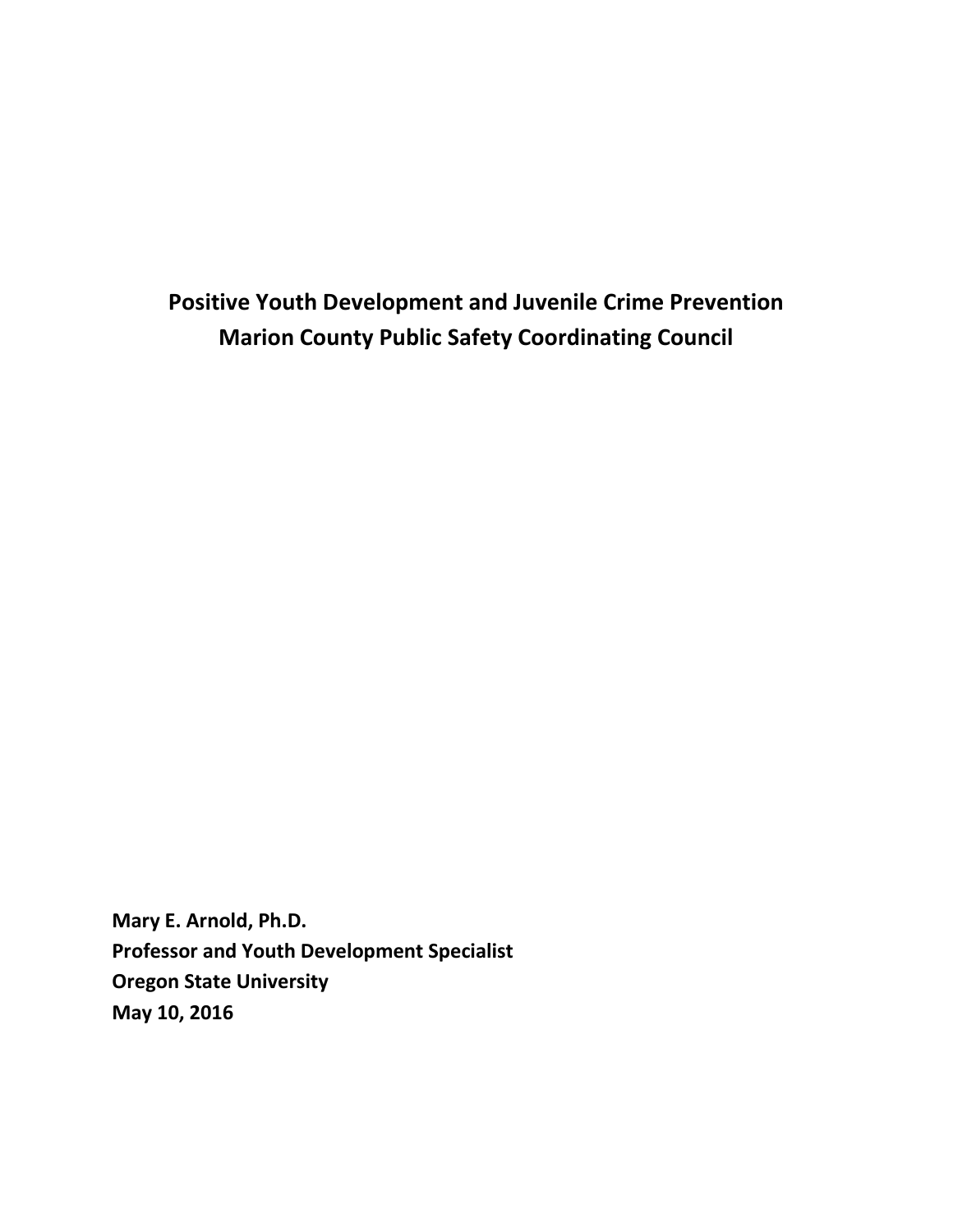## **Trauma-Informed Programming**

**Key Assumptions of a Trauma-Informed Approach (SAMHSA, 2014)**

**Realize** the widespread impact of trauma and understand potential paths for recovery

**Recognize** the signs and symptoms of trauma in clients, families, staff, and others involved with the system

**Respond** to the needs of at-risk youth by fully integrating knowledge about trauma into practices, polices, and procedures

**Resist** the potential re-traumatization through policies, practices and procedures

#### **Six Principles for Trauma-Informed Practice (SAMHSA, 2014)**

Safety:

Trustworthiness and Transparency

Peer Support

Collaboration and Mutuality

Empowerment, Voice and Choice

Cultural, Historical and Gender Issues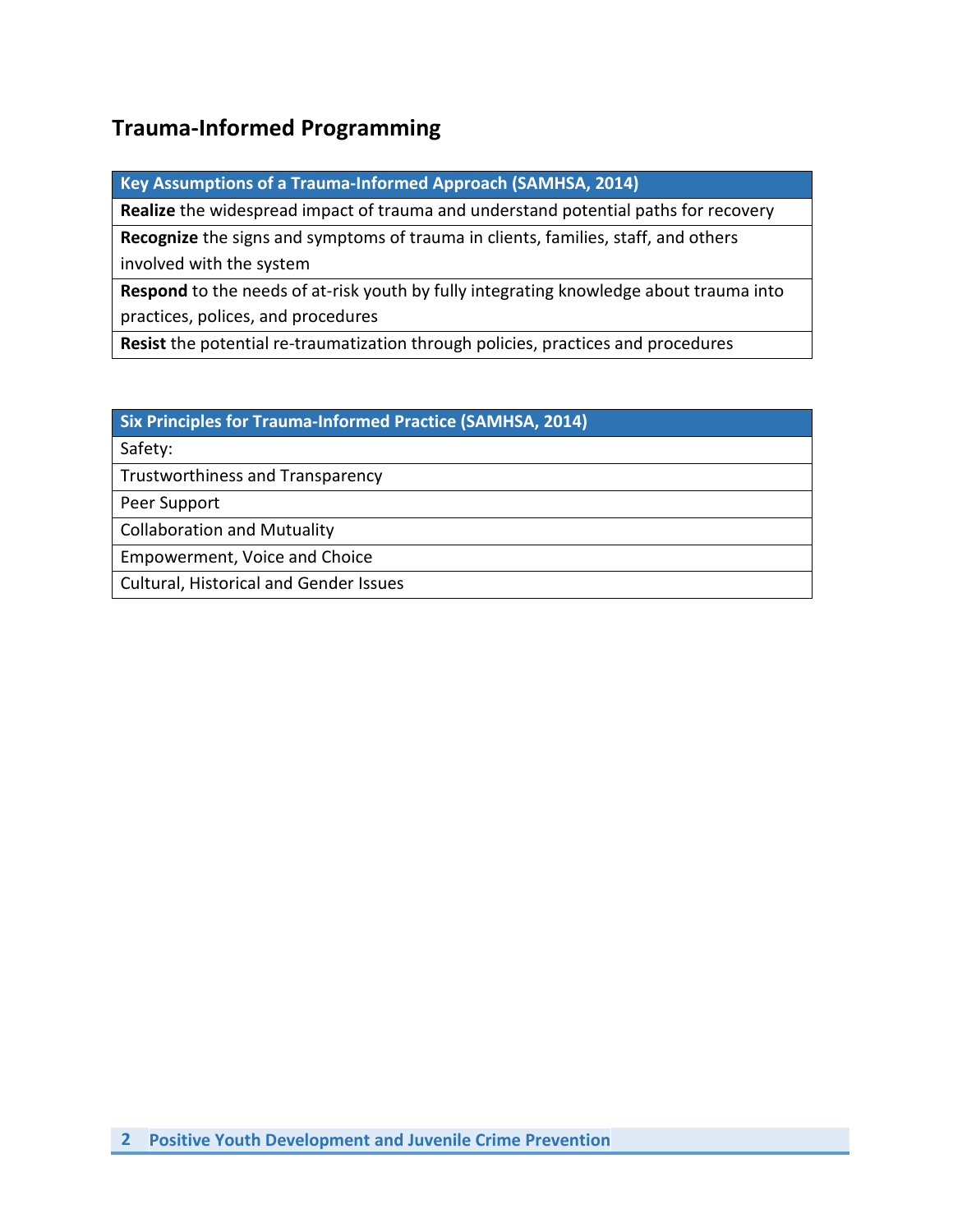### **Developmental Relationships**

#### **Search Institute 2014**

#### **Expressing Care** By:

- Being present and warm
- Investing time and energy
- Showing interest
- Being dependable

#### **Expanding Possibilities** By:

- Providing exposure to new ideas, experiences and places
- Connecting youth with others who can help them grow
- Helping youth navigate challenges and barriers successfully

#### **Providing Support** By:

- Encouraging youth effort and achievement
- Providing practical guidance and feedback
- Serving as a role model
- Advocating and standing up for youth when needed

#### **Sharing Power** By:

- Respecting youth and taking them seriously
- Asking for youth input and opinions
- Responding to youth needs, interests and abilities
- Working with youth to accomplish goals and solve problems

#### **Challenging Growth** By:

- Inspiring youth to think about future possibilities
- Expecting youth to live up to their potential
- Encouraging youth to stretch beyond their comfort zone
- Holding youth accountable for boundaries and rules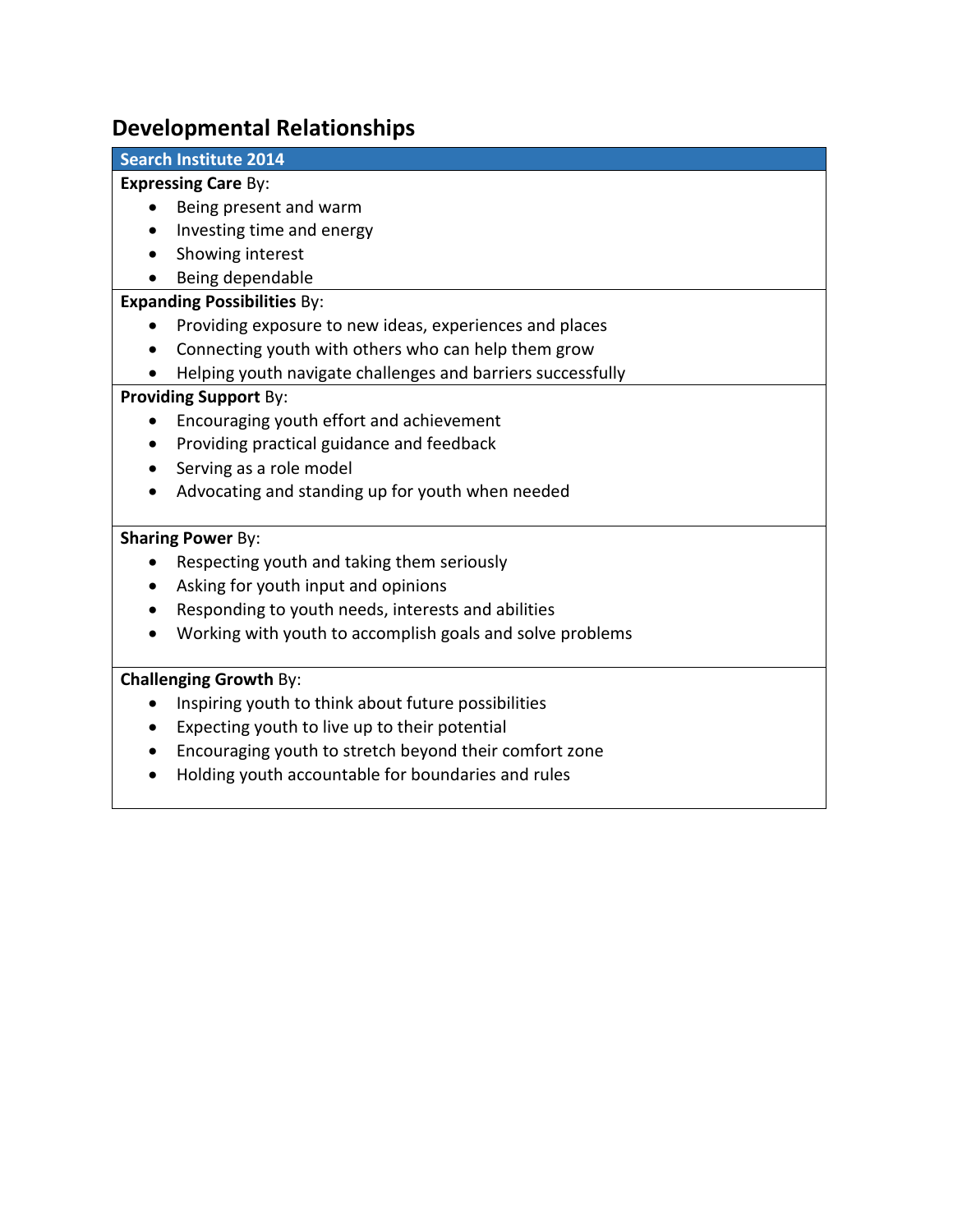# **Youth Program Quality Standards**

| <b>Weikert Center for Youth Program Quality (YPQA- OREGON)</b>              |
|-----------------------------------------------------------------------------|
| Psychological and emotional safety is promoted                              |
| The physical environment is safe and free from health hazards               |
| Appropriate emergency procedures and supplies are present                   |
| Program space and furniture accommodate activities                          |
| Healthy food and drinks are provided                                        |
| Staff provides a welcoming atmosphere                                       |
| Session flow is planned, presented and paced for youth                      |
| Activities support active engagement                                        |
| Staff supports youth in building skills                                     |
| Staff supports youth with encouragement                                     |
| Staff uses youth-centered approaches to reframe conflict                    |
| Youth have opportunities to develop a sense of belonging                    |
| Youth have opportunities to collaborate and work cooperatively with others  |
| Youth have opportunities to act as group facilitators and mentors           |
| Youth have opportunities to partner with adults                             |
| Youth have opportunities to make plans                                      |
| Youth have opportunities to make choices based on their interests           |
| Youth have opportunities to reflect                                         |
| Youth are supported in the development of specific academic skills          |
| Youth are supported in developing academic mindsets and learning strategies |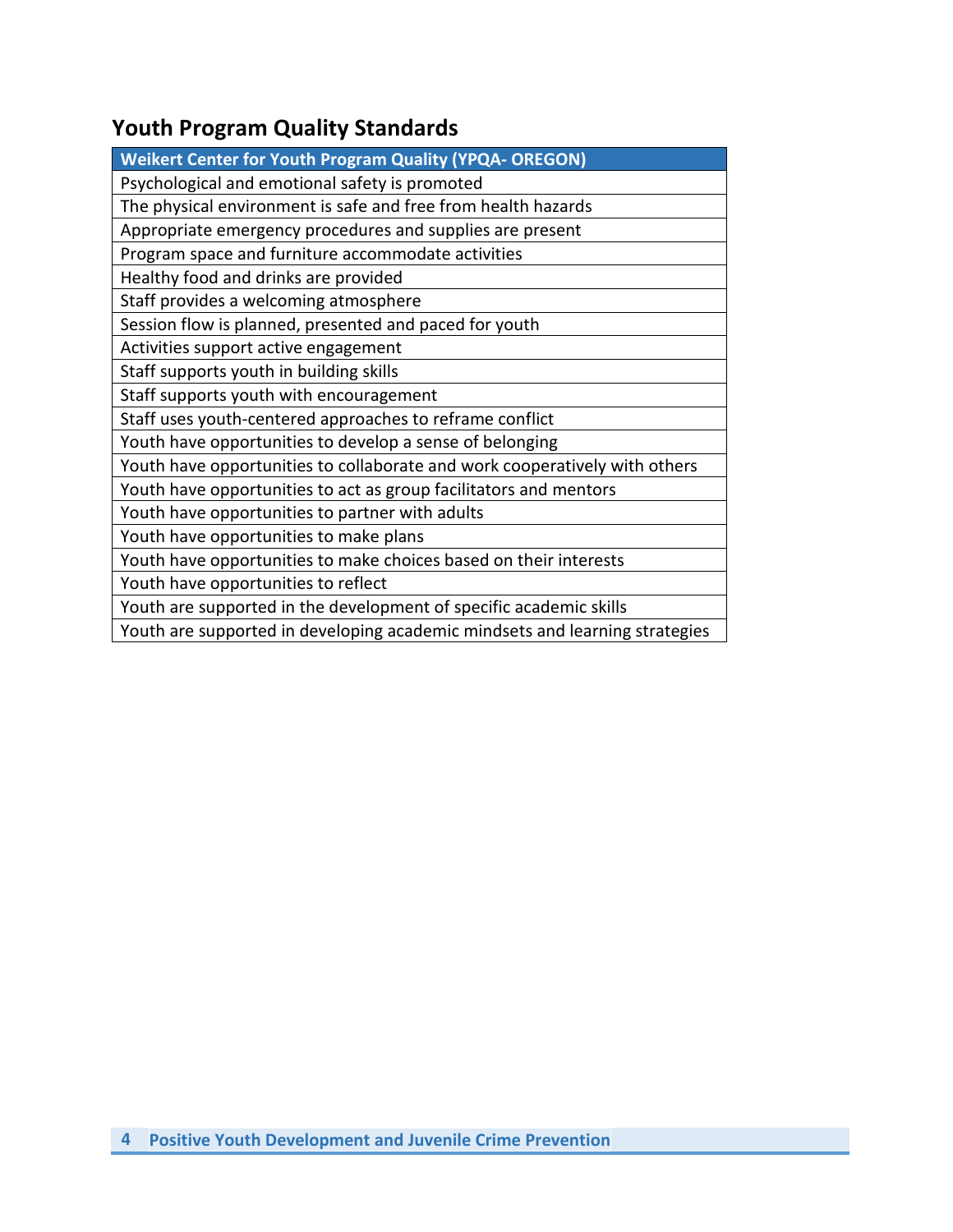# **Critical PYD Factors for Youth at Risk for Juvenile Crime**

Several key PYD factors deemed as critical to building resiliency in youth. These include:

- Strengthening youth engagement with school and meaningful school-related activities, including supportive student-teacher relationships (Ang, Huan, Chan, Cheong, & Leaw, (2015).
- Developing relationships, communication skill development, training in conflict management, youth-adult mentoring and modeling (Butts, Brazemore, & Maroe, 2010).
- Building core competencies in a positive sense of self, self control, decision making, moral systems of belief, and pro-social connectedness (Guerra & Bradshaw, 2008).
- Goal setting, emotional regulation, self-control (particularly related to substance abuse) (Willis, Simons, Gibbons, & Scheier, 2015).
- School engagement & conduct, behavioral impulsivity, control over anti-social behavior, control over cognitive impulsivity, & control over aggression (Wolff, Baglivio, Piquero, Vaughn, & DeLisi, 2015)

## **Juvenile Crime Prevention Risk Assessment**

Youth served by programs receiving JCP funds are assessed using a standard inventory that provides the opportunity for program impact data. The risk assessment contains several items that correlate with PYD outcomes, including:

- Increasing academic engagement
- Reduction of anti-social thinking, attitudes, values and beliefs
- Developing empathy and remorse
- Developing personal responsibility
- Having plans and goals for the future

It makes sense, then, that programs receiving JCP funding should focus on building resiliency by increasing these PYD outcomes (See table on next page).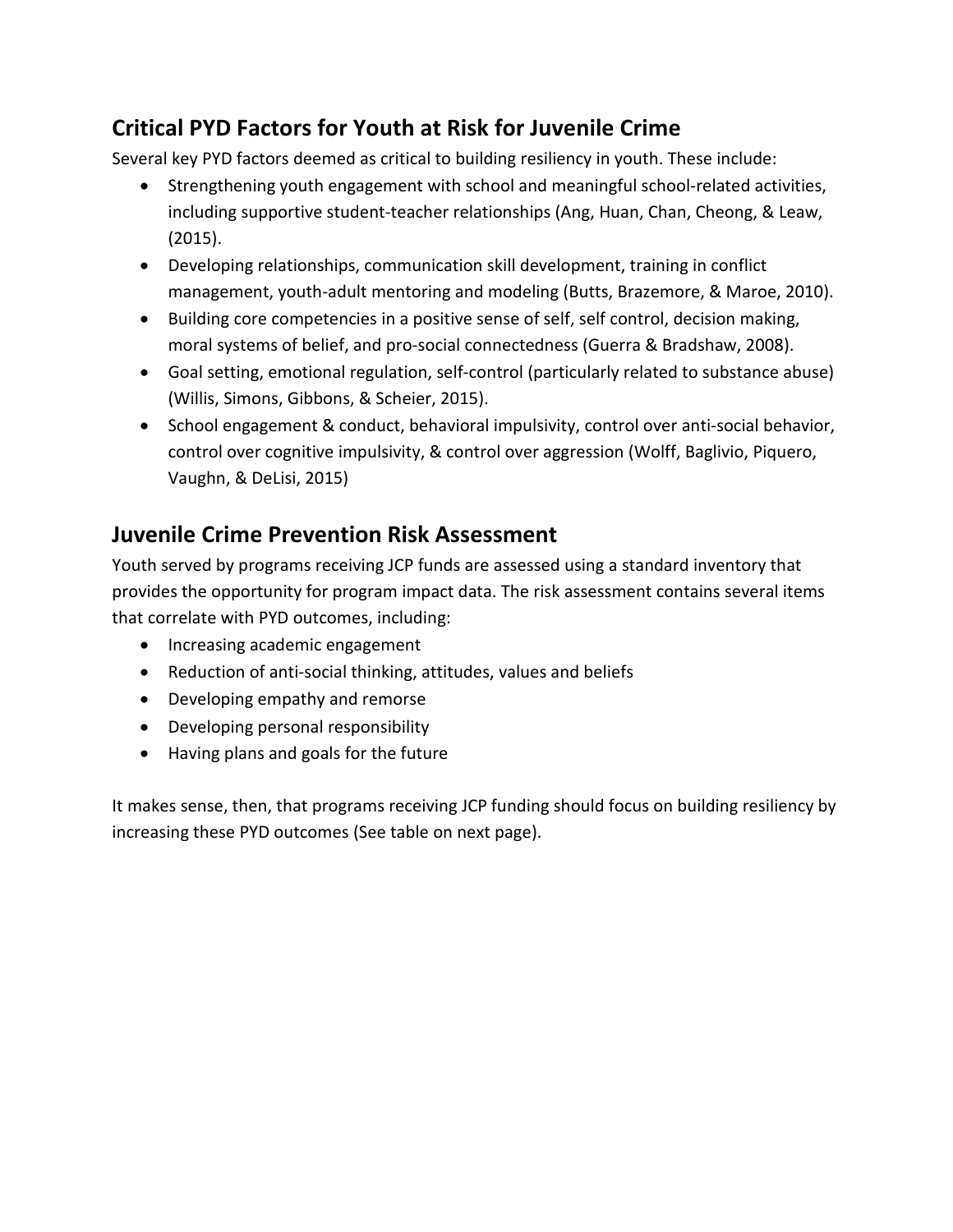| Table 4 Aligning Risk and Resiliency Factors with JCP Outcomes |  |
|----------------------------------------------------------------|--|
|----------------------------------------------------------------|--|

| <b>Juvenile Crime Risk</b>                    |                                  | <b>Youth Development</b>    | <b>Statutory Juvenile Crime Prevention</b> |
|-----------------------------------------------|----------------------------------|-----------------------------|--------------------------------------------|
| <b>Factor</b>                                 | <b>Resiliency Factors</b>        | <b>Outcome</b>              | <b>Outcomes</b>                            |
| Poor school<br>engagement &<br>conduct        | Increased academic engagement    |                             |                                            |
|                                               | Participation in school-related  |                             |                                            |
|                                               | activities                       | Academic Motivation and     |                                            |
|                                               | Meaningful relationship with     | <b>Success</b>              |                                            |
|                                               | teachers                         |                             |                                            |
|                                               | Relationship skills              | Reduction of anti-social    | Reduction in recidivism                    |
| Anti-social thinking,<br>attitudes and values | <b>Communication skills</b>      | thinking, attitudes, values |                                            |
|                                               | Conflict management skills       | and beliefs.                | OR                                         |
|                                               | <b>Empathy development</b>       |                             |                                            |
|                                               | Anger management skills          |                             | Lack of committing first crime             |
|                                               | Moral social values              | Increased empathy and       |                                            |
|                                               | Prosocial awareness skills       | remorse                     | <b>OR</b>                                  |
|                                               | Goal setting                     |                             | No Deeper Penetration into the             |
|                                               | Goal management                  | Personal responsibility for |                                            |
| Lack of Self-                                 | Self-control                     | behavior.                   | Juvenile System                            |
| Regulation                                    | Impulse control                  | Has plans and goals for the |                                            |
|                                               | <b>Emotional self-regulation</b> | future.                     |                                            |
|                                               | Decision making skills           |                             |                                            |
| Lack of Workforce<br>Readiness                | Higher-order thinking skills     |                             |                                            |
|                                               | Social skills                    |                             |                                            |
|                                               | <b>Communication skills</b>      | Workforce ready             |                                            |
|                                               | Self control                     |                             |                                            |
|                                               | Positive self concept            |                             |                                            |